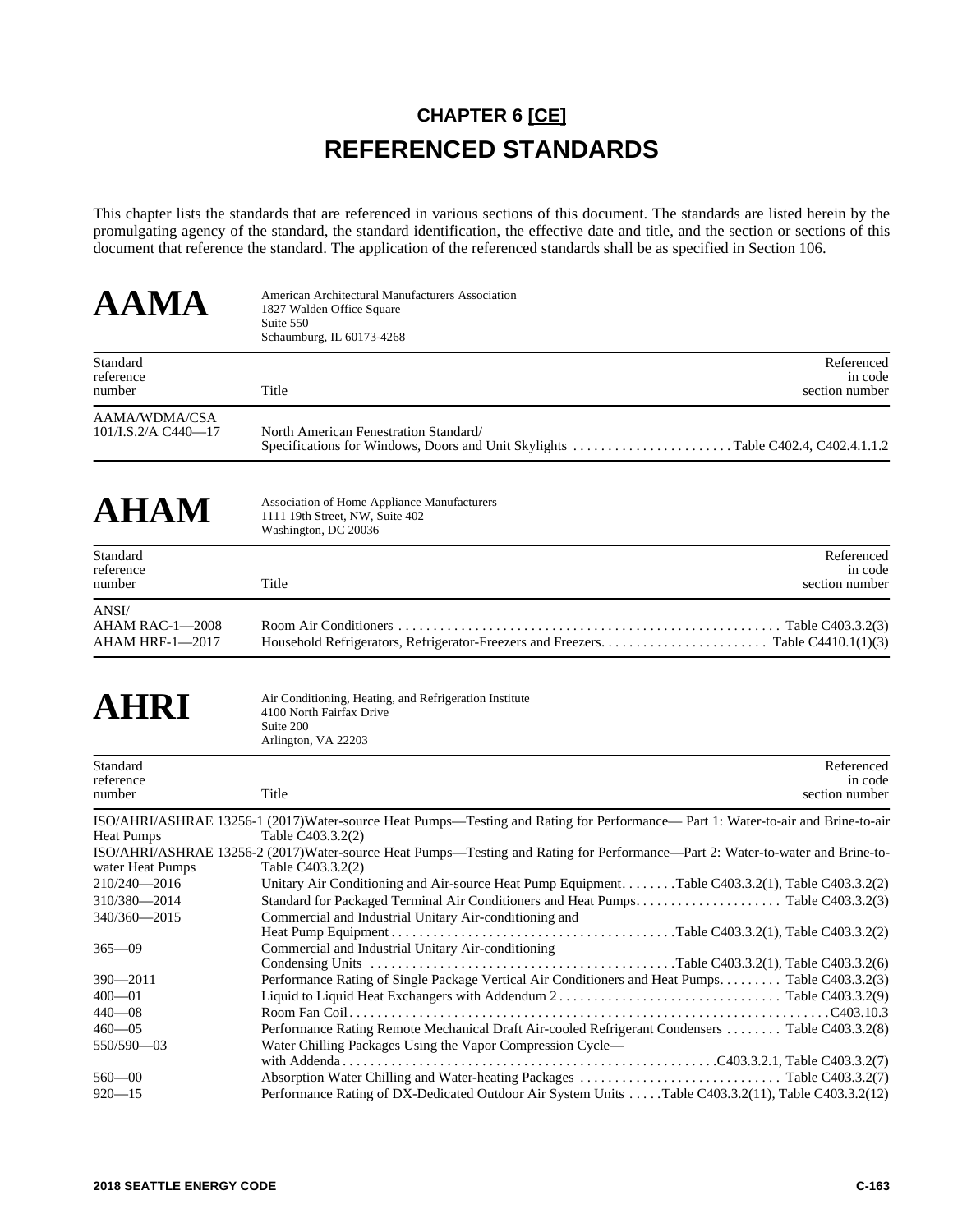## **AHRI—continued**

| $1160 - 2014$ |                                                                     |  |
|---------------|---------------------------------------------------------------------|--|
| $1200 - 2014$ | Performance Rating of Commercial Refrigerated Display Merchandisers |  |
|               |                                                                     |  |

| <b>AMCA</b>                             | Air Movement and Control Association International<br>30 West University Drive<br>Arlington Heights, IL 60004-1806 |                                         |
|-----------------------------------------|--------------------------------------------------------------------------------------------------------------------|-----------------------------------------|
| Standard<br>reference<br>number         | Title                                                                                                              | Referenced<br>in code<br>section number |
| 205-12<br>220-08 (R2012)<br>$500D - 10$ |                                                                                                                    |                                         |

### ANSI American National Standards Institute<br>25 West 43rd Street 25 West 43rd Street Fourth Floor New York, NY 10036

| Standard<br>reference<br>number       | Referenced<br>in code<br>section number<br>Title                                                                                                    |
|---------------------------------------|-----------------------------------------------------------------------------------------------------------------------------------------------------|
| Z21.10.3/CSA 4.3—11                   | Gas Water Heaters, Volume III—Storage Water Heaters with Input Ratings<br>Above 75,000 Btu per Hour, Circulating Tank and InstantaneousTable C404.2 |
| Z21.47/CSA 2.3—12<br>Z83.8/CSA 2.6—09 | Gas Unit Heaters, Gas Packaged Heaters, Gas Utility Heaters and Gas-fired Duct Furnaces Table C403.3.2(4)                                           |

APSP The Association of Pool and Spa Professionals 2111 Eisenhower Avenue Alexandria, VA 22314

| Standard<br>reference<br>number | Title | Referenced<br>in code<br>section number |
|---------------------------------|-------|-----------------------------------------|
| 14-2014                         |       |                                         |

ASHRAE American Society of Heating, Refrigerating and Air-Conditioning Engineers, Inc. Atlanta, GA 30329-2305

| Standard<br>reference<br>number | Referenced<br>in code<br>section number<br>Title                                                        |
|---------------------------------|---------------------------------------------------------------------------------------------------------|
| ANSI/ASHRAE/ACCA                |                                                                                                         |
| <b>Standard 127-2007</b>        | Method of Testing for Rating Computer and Data Processing Room Unitary Air Conditioners C403.4.1        |
| Standard 183-2007               | Peak Cooling and Heating Load Calculations in Buildings, Except Low-rise Residential Buildings C403.1.2 |
| ANSI/ASHRAE/ASHE                |                                                                                                         |
| Standard 170-2017               |                                                                                                         |
| ASHRAE-2016                     |                                                                                                         |
| ISO/AHRI/ASHRAE                 |                                                                                                         |
| 13256-1 (2011)                  | Water-source Heat Pumps—Testing and Rating for Performance—                                             |
|                                 |                                                                                                         |
| ISO/AHRI/ASHRAE                 |                                                                                                         |
| 13256-2 (2011)                  | Water-source Heat Pumps—Testing and Rating for Performance—                                             |
|                                 |                                                                                                         |
| $90.1 - ((2016)) 2019$          |                                                                                                         |

I

Г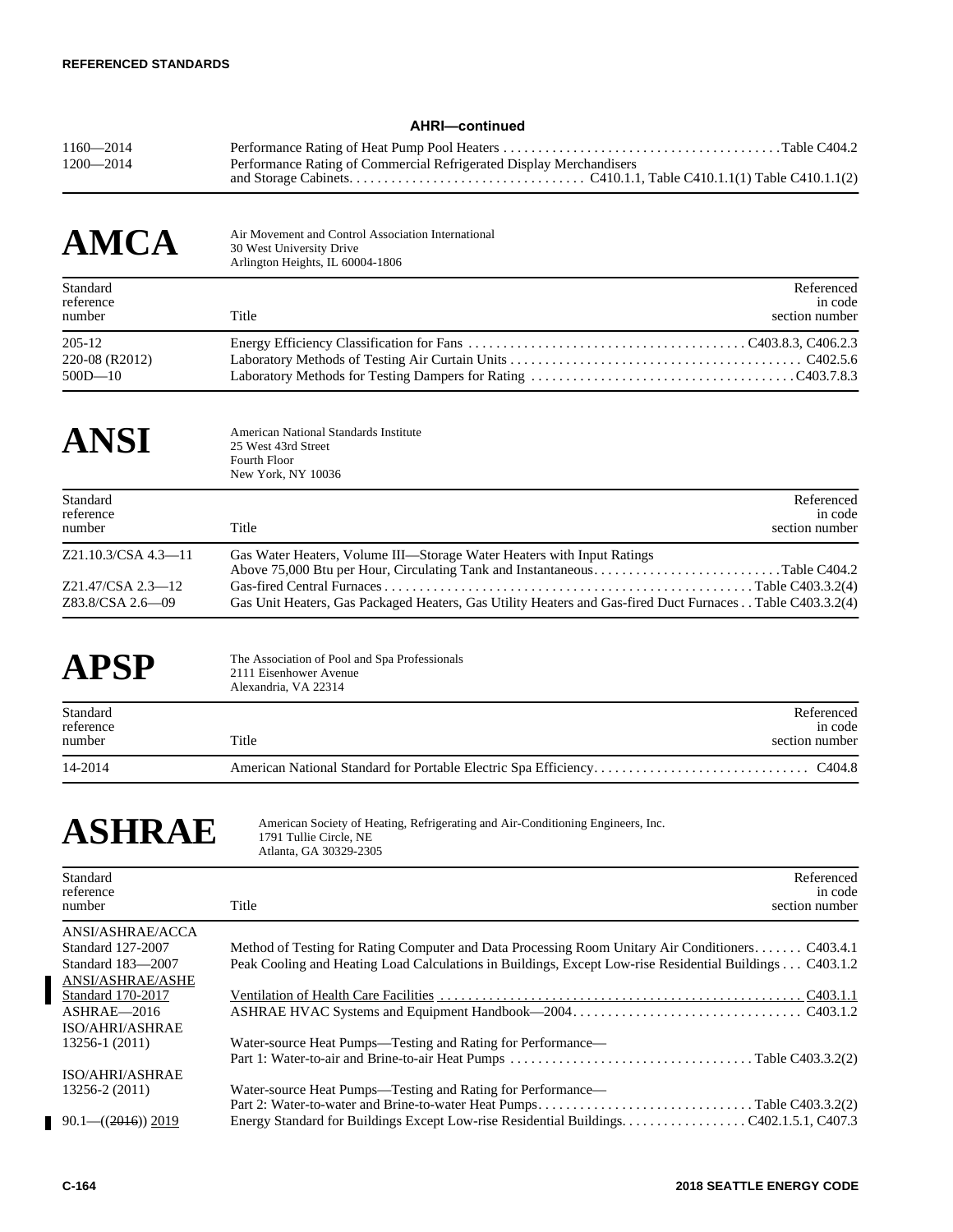## **ASHRAE—continued**

| $90.4\rightarrow (2016)$ 2019 |  |
|-------------------------------|--|
| $146 - 2011$                  |  |

| <b>ASME</b>                        | <b>American Society Mechanical Engineers</b><br>Two Park Avenue<br>New York, NY 10016-5990 |                                         |
|------------------------------------|--------------------------------------------------------------------------------------------|-----------------------------------------|
| Standard<br>reference<br>number    | Title                                                                                      | Referenced<br>in code<br>section number |
| <b>ASME A17.1/</b><br>CSA B44-2016 |                                                                                            | C <sub>4</sub> 05.9.2                   |

# **ASTM** ASTM International 100 Barr Harbor Dri

100 Barr Harbor Drive West Conshohocken, PA 19428-2859

| Standard<br>reference<br>number | Title                                                                                                                             | Referenced<br>in code<br>section number |
|---------------------------------|-----------------------------------------------------------------------------------------------------------------------------------|-----------------------------------------|
| $C_{90-14}$                     |                                                                                                                                   |                                         |
| $C 518 - 17$                    | Standard Test Method for Steady-State Thermal Transmission Properties                                                             |                                         |
| $C$ 1371—11                     | Standard Test Method for Determination of Emittance of Materials                                                                  |                                         |
| $D$ 1003-13                     | Standard Test Method for Haze and Luminous Transmittance of                                                                       |                                         |
| $E$ 283-04                      | Test Method for Determining the Rate of Air Leakage Through Exterior<br>Windows, Curtain Walls and Doors Under Specified Pressure |                                         |
|                                 |                                                                                                                                   |                                         |
| $E779 - 10$                     | Standard Test Method for Determining Air Leakage Rate                                                                             |                                         |

CSA Canadian Standards Association<br>5060 Spectrum Way 5060 Spectrum Way Mississauga, Ontario, Canada L4W 5N6

| Standard<br>reference<br>number       | Title                                                  | Referenced<br>in code<br>section number |
|---------------------------------------|--------------------------------------------------------|-----------------------------------------|
| AAMA/WDMA/CSA<br>$101$ /I.S.2/A440-17 | North American Fenestration Standard/Specification for |                                         |
|                                       |                                                        |                                         |
| $CSA B55.1 - 2012$                    |                                                        |                                         |
| CSA B55.2-2012                        |                                                        |                                         |

CTI Cooling Technology Institute<br>2611 FM 1960 West, Suite A-2611 FM 1960 West, Suite A-101 Houston, TX 77068 Standard Referenced References and the state of the state of the state of the state of the state of the state of the state of the state of the state of the state of the state of the state of the state of the state of the s reference in code number Title Section number Title Section number section number ATC 105 (00) Acceptance Test Code for Water Cooling Tower . . . . . . . . . . . . . . . . . . . . . . . . . . . . . . . . . . . Table C403.3.2(8) ATC 105S—2011 Acceptance Test Code for Closed Circuit Cooling Towers . . . . . . . . . . . . . . . . . . . . . . . . . . . . Table C403.3.2(8) ATC 106-2011 Acceptance Test for Mechanical Draft Evaporative Vapor Condensers . . . . . . . . . . . . . . . . Table C403.3.2(8) STD 201 RS(15) Standard for Certification of Water Cooling Towers Thermal Performances . . . . . . . . . . . . . . Table C403.3.2(8)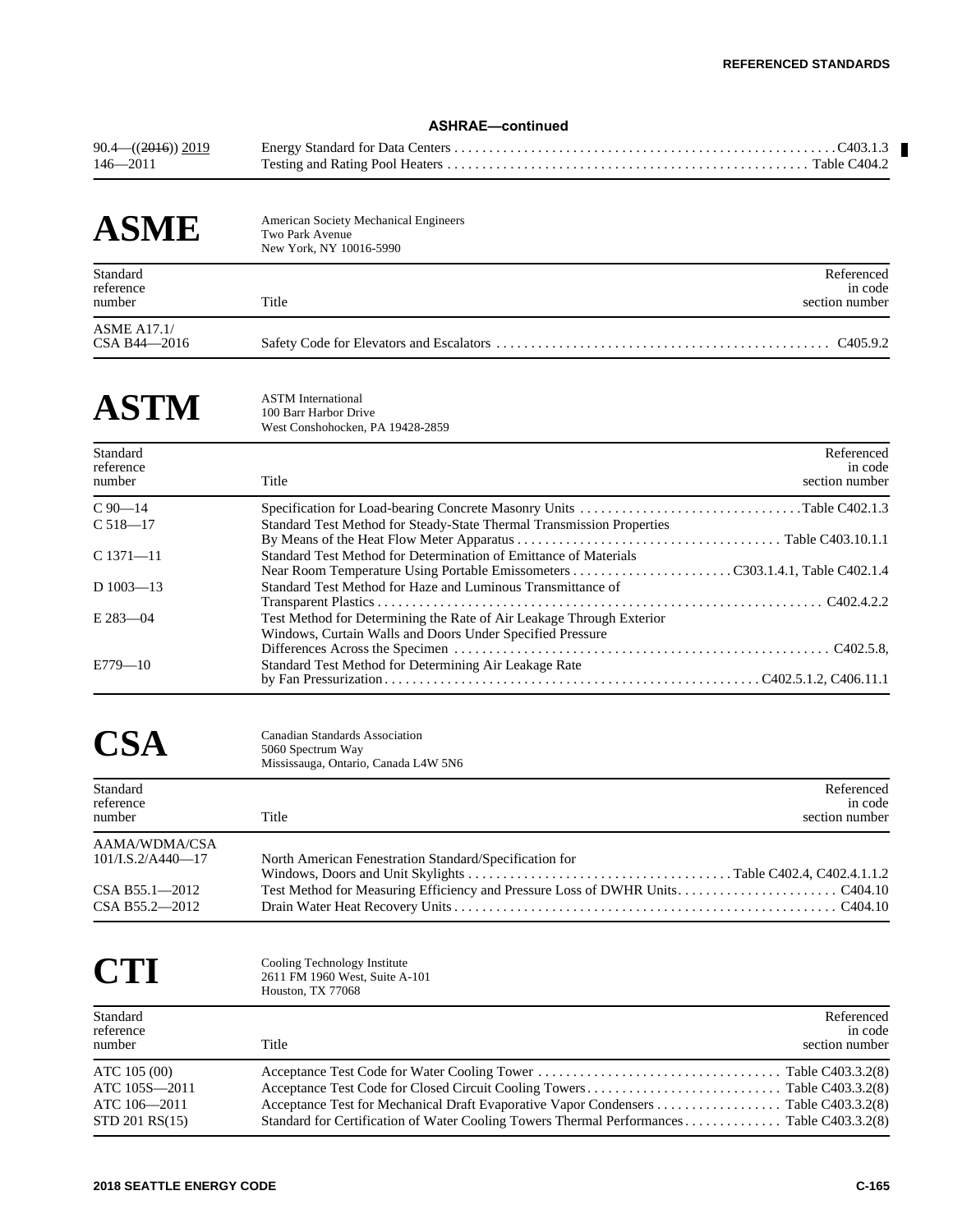| <b>DASMA</b>                                    | Door and Access Systems Manufacturers Association<br>1300 Sumner Avenue<br>Cleveland, OH 44115-2851                                                                                                                                                                                          |
|-------------------------------------------------|----------------------------------------------------------------------------------------------------------------------------------------------------------------------------------------------------------------------------------------------------------------------------------------------|
| Standard<br>reference<br>number                 | Referenced<br>in code<br>Title<br>section number                                                                                                                                                                                                                                             |
| $105 - 92$ (R2004)-13                           |                                                                                                                                                                                                                                                                                              |
| DOE                                             | U.S. Department of Energy<br>c/o Superintendent of Documents<br>U.S. Government Printing Office<br>Washington, DC 20402-9325                                                                                                                                                                 |
| Standard<br>reference<br>number                 | Referenced<br>in code<br>Title<br>section number                                                                                                                                                                                                                                             |
| 10 CFR, Part 430-1998                           | Energy Conservation Program for Consumer Products:<br>Test Procedures and Certification and Enforcement Requirement<br>for Plumbing Products; and Certification and Enforcement<br>Requirements for Residential Appliances; Final Rule Table C403.3.2(4), Table C403.3.2(5),<br>Table C404.2 |
| 10 CFR, Part 430, Subpart B,<br>Appendix N-1998 | Uniform Test Method for Measuring the Energy Consumption of                                                                                                                                                                                                                                  |
| 10 CFR, Part 431-2004                           | Energy Efficiency Program for Certain Commercial and Industrial<br>Equipment: Test Procedures and Efficiency Standards; Final Rules Table C403.3.2(5), Table C406.2(5)                                                                                                                       |
| NAECA 87-(88)                                   | National Appliance Energy Conservation Act 1987<br>[(Public Law 100-12 (with Amendments of 1988-P.L. 100-357)]Tables C403.3.2(1), (2), (4)                                                                                                                                                   |

## **HOME** Home Ventilating Institute<br>
1740 Dell Range Blvd., Ste H.450<br>
Chouanna WV 82000 Cheyenne, WY 82009 **Standard Referenced** Referenced Referenced Referenced Referenced Referenced Referenced Referenced Referenced Referenced Referenced Referenced Referenced Referenced Referenced Referenced Referenced Referenced Referenced Re <u>reference</u> in code Exampled Standard Externe the Contract of the Standard Standard Standard Standard Standard Standard Standard Standard Standard Standard Standard Standard Standard Standard Standard Standard Standard Standard Standard Stand HVI 916—2015 Home Ventilating Institute Airflow Test Procedure 916-2015. . . . . . . . . . . . . . . . . . . . . . . . . . . . . . . . . C403.8.4 Product Performance Certification Procedure Including Verification and Challenge 920-2020 . . . . .

| <b>IAPMO</b>                    | International Association of Plumbing and Mechanical Officials<br>4755 E. Philadelphia Street<br>Ontario, CA 91761 |                                         |
|---------------------------------|--------------------------------------------------------------------------------------------------------------------|-----------------------------------------|
| Standard<br>reference<br>number | Title                                                                                                              | Referenced<br>in code<br>section number |
| $UPC - 2018$                    |                                                                                                                    | . C201.3, C501.4                        |
| TAN                             | International Code Council. Inc.                                                                                   |                                         |

| IUC                             | 500 New Jersey Avenue, NW<br>6th Floor<br>Washington, DC 20001 |                                                      |
|---------------------------------|----------------------------------------------------------------|------------------------------------------------------|
| Standard<br>reference<br>number | Title                                                          | Referenced<br>in code<br>section number              |
| $IBC-18$                        |                                                                | Table C403.3.5, C405.2.1.5, C405.2.5, C411.4, C501.4 |
| $IEBC-18$                       |                                                                |                                                      |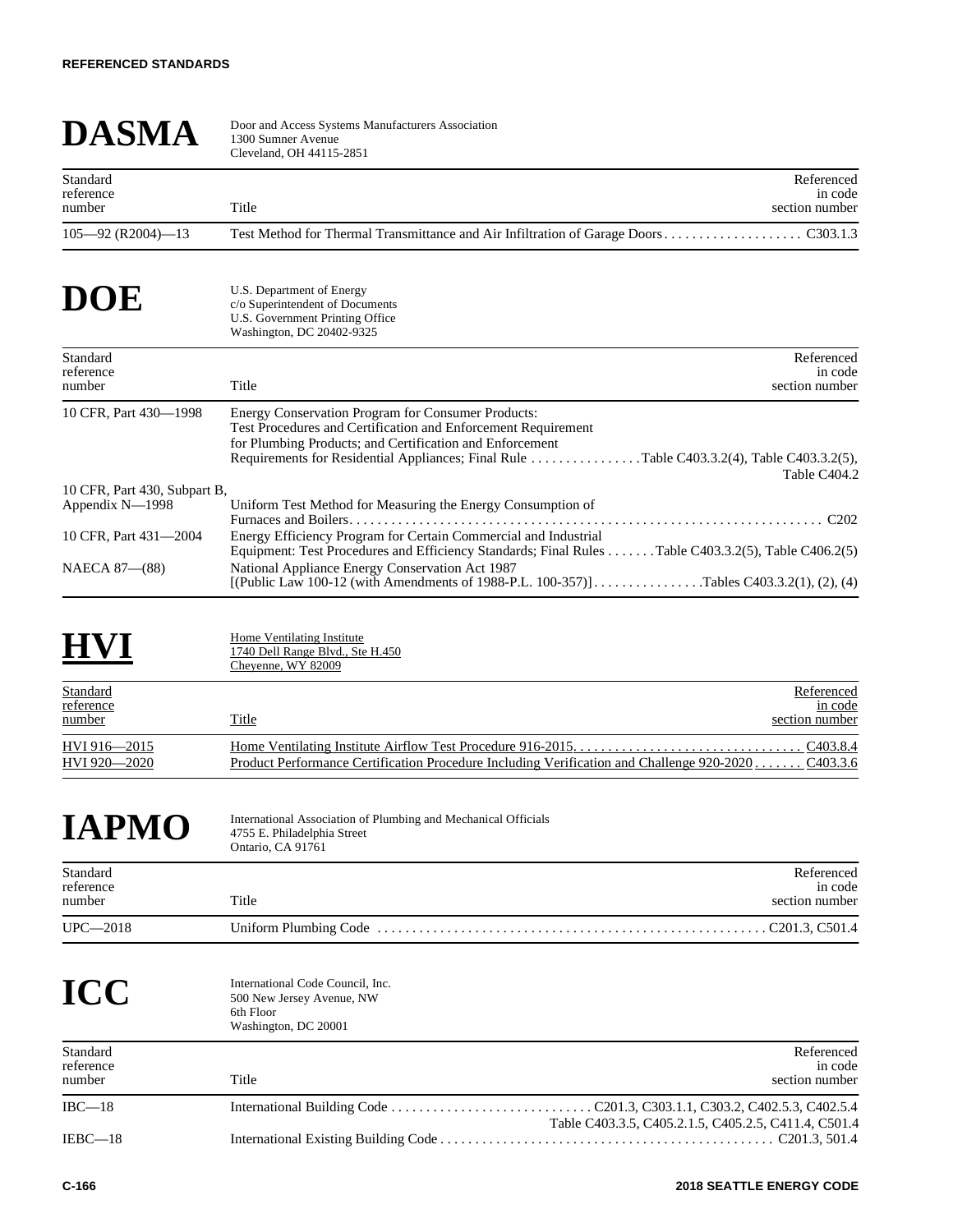| $IEC=18$  |                                                                            |
|-----------|----------------------------------------------------------------------------|
| $IFGC-18$ |                                                                            |
| $IMC=18$  |                                                                            |
|           | C403.3.5, C403.3.5.1, C403.6.1, C403.6.5, C403.6.10, C403.7.1.             |
|           | C403.7.2, C403.7.5, C403.7.5.1, C403.7.6, C403.7.7.3,                      |
|           | C403.7.8, C403.7.8.4, C403.8.4, C403.8.5.1, C403.9.2.4.2.                  |
|           | C403.10.1.1, Table C403.10.1.1, C403.10.1.2, Table C403.10.1.2, C403.10.2. |
|           | C403.10.2.1, C403.10.2.2, C403.12, C406.6, C408.2.2.1, C501.4              |

| IEEE                                                 | The Institute of Electrical and Electronic Engineers<br>Three Park Avenue<br>New York, NY 10016                      |                                         |
|------------------------------------------------------|----------------------------------------------------------------------------------------------------------------------|-----------------------------------------|
| Standard<br>reference<br>number                      | Title                                                                                                                | Referenced<br>in code<br>section number |
| IEEE 515.1-2012                                      | Standard for the Testing, Design, Installation and Maintenance                                                       |                                         |
| <b>IESNA</b>                                         | Illuminating Engineering Society of North America<br>120 Wall Street, 17th Floor<br>New York, NY 10005-4001          |                                         |
| Standard<br>reference<br>number                      | Title                                                                                                                | Referenced<br>in code<br>section number |
| ANSI/ASHRAE/IESNA<br>$90.1 - 2016$                   |                                                                                                                      |                                         |
| <b>ISO</b>                                           | International Organization for Standardization<br>1, rue de Varembe, Case postale 56, CH-1211<br>Geneva, Switzerland |                                         |
| Standard<br>reference<br>number                      | Title                                                                                                                | Referenced<br>in code<br>section number |
| ISO/AHRI/ASHRAE<br>13256-1 (2017)<br>ISO/AHRI/ASHRAE | Water-source Heat Pumps—Testing and Rating for Performance—                                                          |                                         |
| 13256-2 (2017)                                       | Water-Source Heat Pumps-Testing and Rating for Performance-                                                          |                                         |
| NEMA                                                 | National Electric Manufacturer's Association<br>1300 North 17th Street<br>Suite 1753<br>Rosslyn, VA 22209            |                                         |
| Standard<br>reference<br>number                      | Title                                                                                                                | Referenced<br>in code<br>section number |
| $MG1 - 2014$                                         |                                                                                                                      | $\ldots \ldots \ldots C202$             |